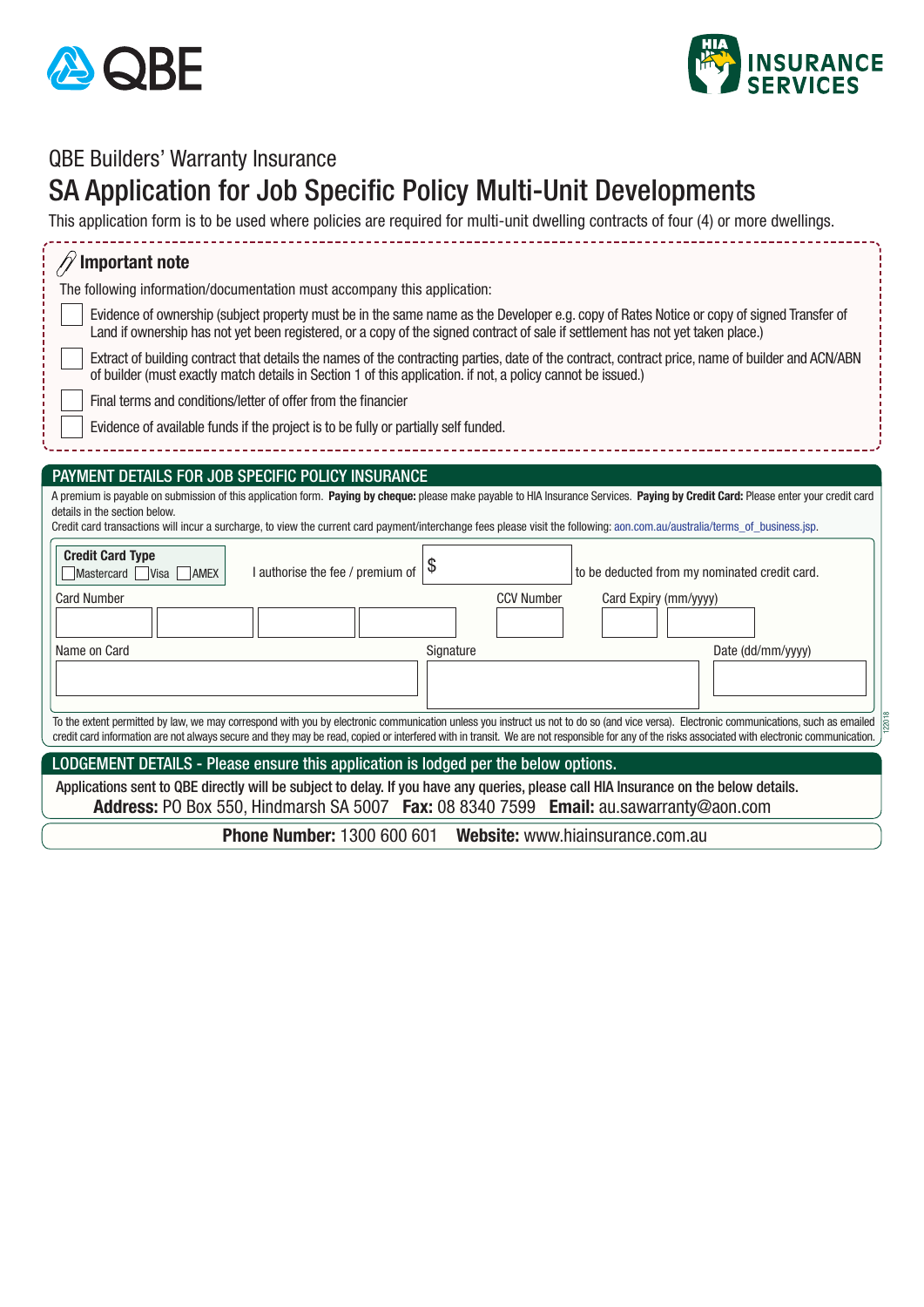



## QBE Builders' Warranty Insurance

## SA Application for Job Specific Policy Multi-Unit Developments

This application form is to be used where policies are required for multi-unit dwelling contracts of four (4) or more dwellings.

| <b>SECTION 1 - Builders Details</b>                                                                                                                     |                                             |  |  |  |  |  |
|---------------------------------------------------------------------------------------------------------------------------------------------------------|---------------------------------------------|--|--|--|--|--|
| <b>Building Entity</b>                                                                                                                                  |                                             |  |  |  |  |  |
|                                                                                                                                                         |                                             |  |  |  |  |  |
| <b>ACN</b><br>ABN                                                                                                                                       | <b>Building Licence/Registration Number</b> |  |  |  |  |  |
|                                                                                                                                                         |                                             |  |  |  |  |  |
| <b>Business Address</b>                                                                                                                                 |                                             |  |  |  |  |  |
|                                                                                                                                                         |                                             |  |  |  |  |  |
| <b>Contact Name</b><br><b>Mobile Number</b>                                                                                                             |                                             |  |  |  |  |  |
|                                                                                                                                                         |                                             |  |  |  |  |  |
| Email                                                                                                                                                   |                                             |  |  |  |  |  |
|                                                                                                                                                         |                                             |  |  |  |  |  |
| SECTION 2 - Owner/Develper Details (as per contract)                                                                                                    |                                             |  |  |  |  |  |
| Name                                                                                                                                                    |                                             |  |  |  |  |  |
|                                                                                                                                                         |                                             |  |  |  |  |  |
| <b>Current Address</b>                                                                                                                                  |                                             |  |  |  |  |  |
| Suburb/Town                                                                                                                                             | Postcode<br>State                           |  |  |  |  |  |
| Email                                                                                                                                                   |                                             |  |  |  |  |  |
| Mobile/Phone Number<br>ABN (if applicable)                                                                                                              |                                             |  |  |  |  |  |
| Yes - If so, how much - 100% or other?<br>Is the home owner entitled to claim an Input Tax Credit on the Premium?<br>No                                 |                                             |  |  |  |  |  |
| No<br>Is there any type of existing relationship between the builder and the home owner?<br>Yes                                                         |                                             |  |  |  |  |  |
| If yes, please provide full details of any related party interests eg. family members, joint venture/land ownership, common directors/shareholders etc. |                                             |  |  |  |  |  |
|                                                                                                                                                         |                                             |  |  |  |  |  |
|                                                                                                                                                         |                                             |  |  |  |  |  |
| <b>SECTION 3 - Site Location Details</b><br>Full site address (including Unit Number, Lot Number, Street Number, Street Name, State and Postcode)       |                                             |  |  |  |  |  |
|                                                                                                                                                         |                                             |  |  |  |  |  |
|                                                                                                                                                         |                                             |  |  |  |  |  |
|                                                                                                                                                         |                                             |  |  |  |  |  |
| Stage Number (e.g stage 1 of 2)                                                                                                                         |                                             |  |  |  |  |  |
| What will be the street address upon completion?                                                                                                        |                                             |  |  |  |  |  |
|                                                                                                                                                         |                                             |  |  |  |  |  |
|                                                                                                                                                         |                                             |  |  |  |  |  |
|                                                                                                                                                         |                                             |  |  |  |  |  |
| SECTION 4 - Contract Details (Note: Contract price must include GST and builders margin)                                                                |                                             |  |  |  |  |  |
| No<br>Yes - If yes, please supply details<br>Has Architect/designer tendered project?                                                                   |                                             |  |  |  |  |  |
|                                                                                                                                                         |                                             |  |  |  |  |  |
|                                                                                                                                                         |                                             |  |  |  |  |  |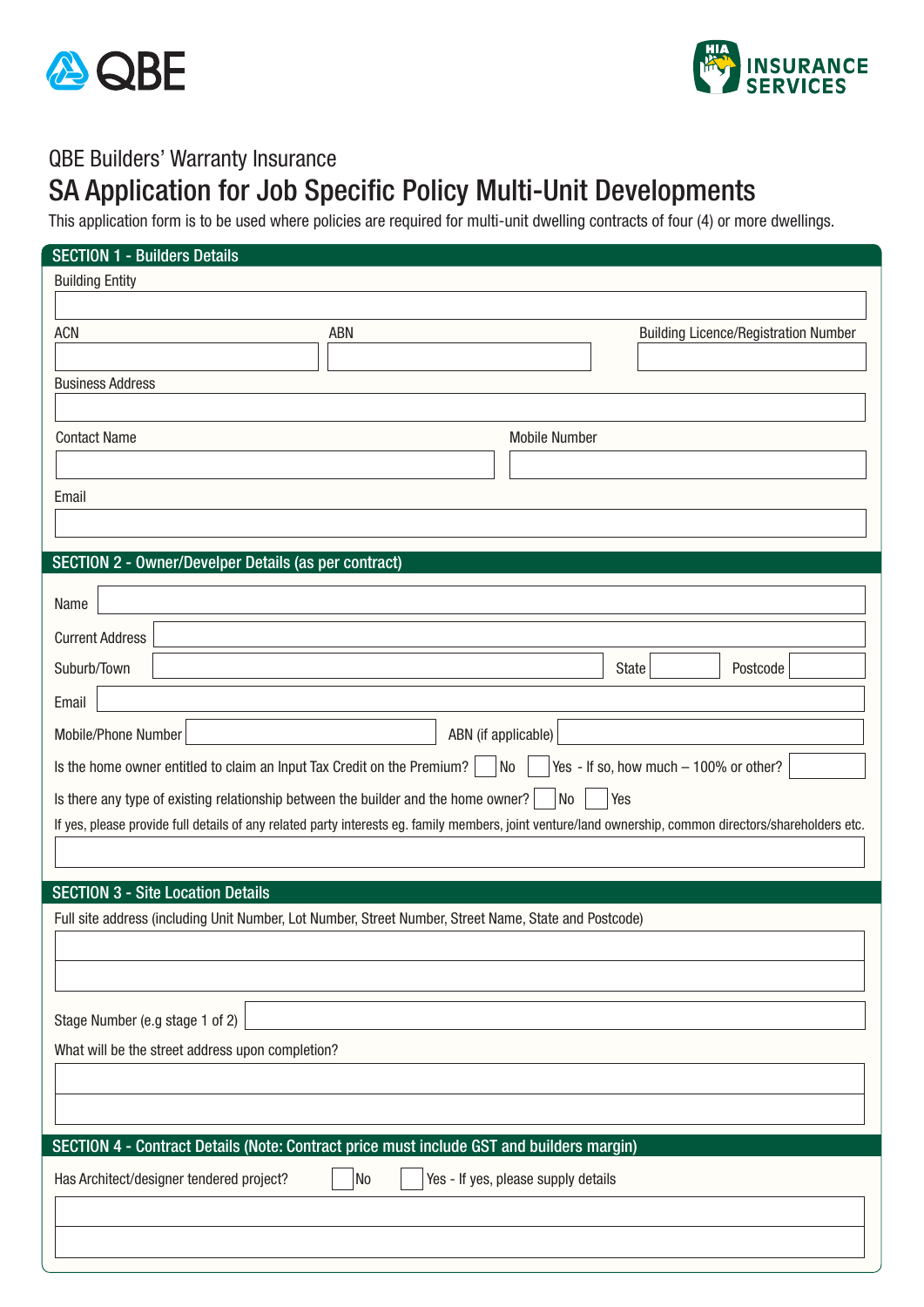|                                                                                                  |                       |                             |    | SECTION 5 - Contract Details (Note: Contract price must include GST and builders margin)                                    |
|--------------------------------------------------------------------------------------------------|-----------------------|-----------------------------|----|-----------------------------------------------------------------------------------------------------------------------------|
| <b>Signed Contract Date</b>                                                                      |                       | <b>Estimated Start Date</b> |    | <b>Estimated Completion Date</b>                                                                                            |
| (dd/mm/yyyy)                                                                                     |                       | (dd/mm/yyyy)                |    | (dd/mm/yyyy)                                                                                                                |
| <b>Standard Fixed Price Contract</b>                                                             |                       | Cost Plus Contract: Budget  |    | Margin                                                                                                                      |
| \$                                                                                               | <b>or</b>             | $\vert \mathcal{E} \vert$   |    | $\%$<br>or                                                                                                                  |
| Project Management: Budget                                                                       | <b>Management Fee</b> |                             |    | Speculative Development: Budget Margin                                                                                      |
| $ \boldsymbol{\$}$                                                                               | $ \boldsymbol{\$}$    |                             | or | \$<br>$\%$                                                                                                                  |
|                                                                                                  |                       |                             |    | Please advise the details and value of any non - residential works included in the development contract/construction price. |
| (e.g shops, commercial offices etc.)                                                             |                       |                             |    |                                                                                                                             |
|                                                                                                  |                       |                             |    |                                                                                                                             |
|                                                                                                  |                       |                             |    |                                                                                                                             |
|                                                                                                  |                       |                             |    |                                                                                                                             |
| Has construction commenced?                                                                      |                       | N <sub>0</sub><br>Yes       |    | Date of commencement (dd/mm/yyyy)                                                                                           |
| Stage of construction                                                                            |                       |                             |    |                                                                                                                             |
|                                                                                                  |                       |                             |    |                                                                                                                             |
|                                                                                                  |                       |                             |    |                                                                                                                             |
|                                                                                                  |                       |                             |    |                                                                                                                             |
| Please confirm the contract value of each unit                                                   |                       |                             |    |                                                                                                                             |
|                                                                                                  |                       |                             |    |                                                                                                                             |
|                                                                                                  |                       |                             |    |                                                                                                                             |
|                                                                                                  |                       |                             |    |                                                                                                                             |
| <b>SECTION 5 - Development and Construction/Type</b>                                             |                       |                             |    |                                                                                                                             |
|                                                                                                  |                       |                             |    | Description of the Development (e.g 6 new freestanding double storey b/v townhouses with slate roof and double garage)      |
|                                                                                                  |                       |                             |    |                                                                                                                             |
|                                                                                                  |                       |                             |    |                                                                                                                             |
| Development or construction type:                                                                |                       | New Development             |    | Renovation/refurbishment of an existing building                                                                            |
| Please provide details                                                                           |                       |                             |    |                                                                                                                             |
|                                                                                                  |                       |                             |    |                                                                                                                             |
|                                                                                                  |                       |                             |    |                                                                                                                             |
|                                                                                                  |                       |                             |    |                                                                                                                             |
| Will any of the pre-existing buildings remain on site following the completion of this contract? |                       |                             |    | Yes - If yes, please supply details<br>No                                                                                   |
|                                                                                                  |                       |                             |    |                                                                                                                             |
|                                                                                                  |                       |                             |    |                                                                                                                             |
|                                                                                                  |                       |                             |    |                                                                                                                             |
| Does this contract include any non-residential construction work?                                |                       |                             |    | Yes - If yes, please supply details<br>No                                                                                   |
|                                                                                                  |                       |                             |    |                                                                                                                             |
|                                                                                                  |                       |                             |    |                                                                                                                             |
|                                                                                                  |                       |                             |    |                                                                                                                             |
| Number of non-residential levels total                                                           |                       |                             |    |                                                                                                                             |
| Will the owner/developer be undertaking any work or be supplying any of the materials?           |                       |                             |    | Yes - If yes, please supply details<br>No                                                                                   |
|                                                                                                  |                       |                             |    |                                                                                                                             |
|                                                                                                  |                       |                             |    |                                                                                                                             |
|                                                                                                  |                       |                             |    |                                                                                                                             |
| Number of Residential Levels                                                                     |                       |                             |    | Number of Residential Units total                                                                                           |
| Number of Parking Levels: Above                                                                  |                       |                             |    | <b>Below Ground</b>                                                                                                         |
|                                                                                                  |                       |                             |    |                                                                                                                             |
| N <sub>0</sub><br>One or more lifts?                                                             | Yes                   |                             |    |                                                                                                                             |
| What is the Soil Classification for this site?                                                   |                       | S<br>А                      | M  | P<br>Other<br>F<br>IN.<br>н                                                                                                 |
|                                                                                                  |                       |                             |    |                                                                                                                             |